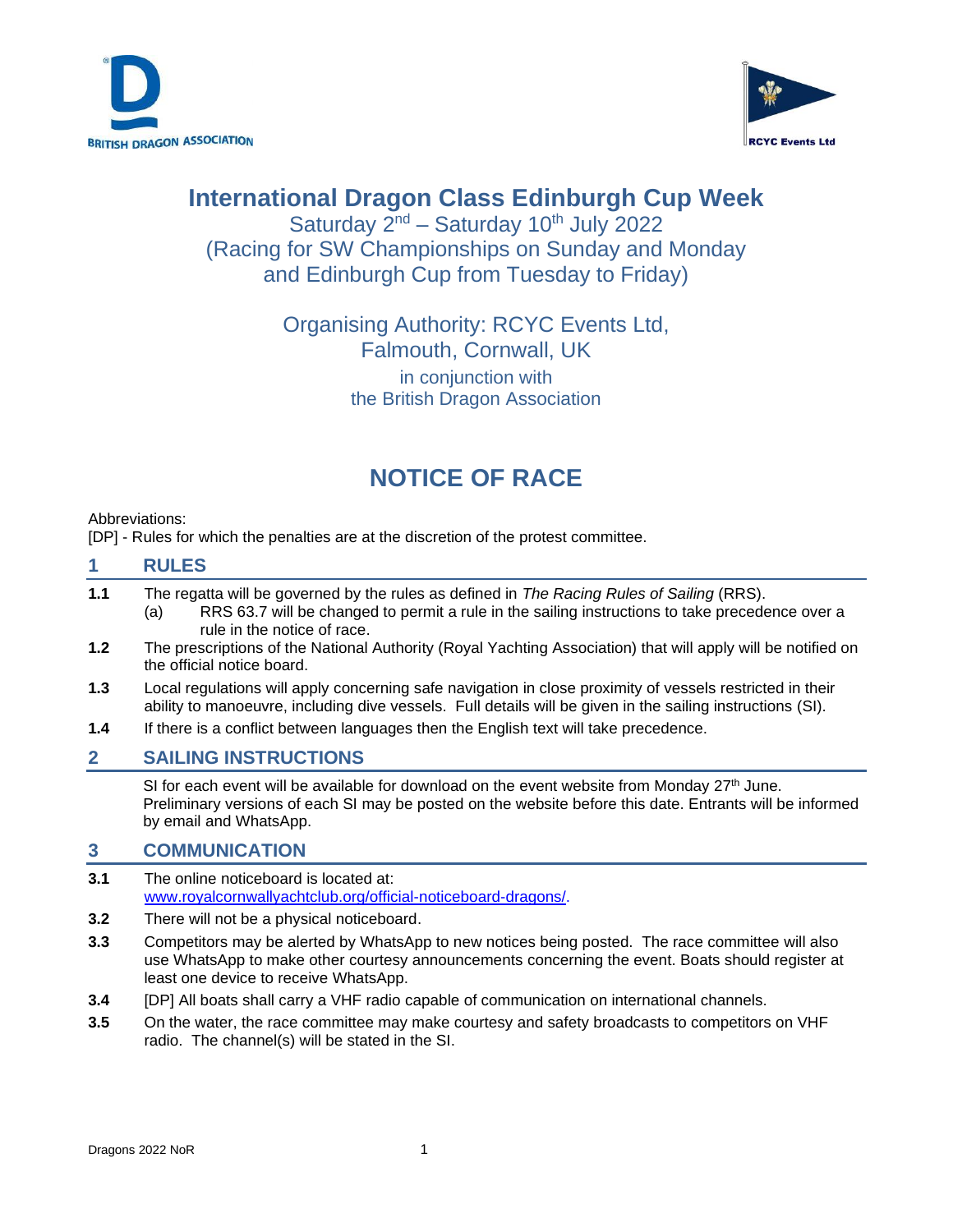**3.6** [DP] Except in an emergency, from the first warning signal until the end of the last race each day a boat shall not make voice or data transmissions and shall not receive voice or data communication that is not available to all boats, unless using equipment provided by the OA.

## **4 ELIGIBILITY AND ENTRY**

- **4.1** The events are open to all International Dragon class boats that hold valid measurement certificates.
	- (a) The helm and at least one other member of the crew shall be up-to-date members of their National Dragon Associations.
	- (b) Boats entered by BDA members shall either have paid a fee to the BDA for 2022 or replaced their boat with one that has already paid a fee for 2022. Any personal details provided as part of the entry / crew registration may be forwarded to the BDA for membership validation.
- **4.2** Eligible boats may enter and pay the required fee online by following the link on the official noticeboard.
- **4.3** An entry is not finalised until entry fees have been paid in full and registration has been completed. The following information is required to be provided before completion of registration:
	- (a) crew list showing World Sailing ID number, classification and expiry date (see also NoR 6.2);
	- (b) parent/guardian declarations (available for download from the official noticeboard) for competitors under 18 years of age at any time during either event;
	- (c) valid measurement certificate for the boat (see also NoR 9.1);
	- (d) sail declaration form (see also NoR 9.3 9.5)
	- (e) application for a boat to display national letters or sail number in contravention of class rules (see also NoR 15);
	- (f) personal details and declaration form, available at registration, signed by all members of the crew.

### **5 FEES**

**5.1** The entry fees for the two events (SW championship and Edinburgh Cup) are as follows.:

|                                                                                          | <b>Standard fees</b>                | Late fees                                      |  |  |
|------------------------------------------------------------------------------------------|-------------------------------------|------------------------------------------------|--|--|
| Event                                                                                    | From open of entries until midnight | From 0001 on 19 <sup>th</sup> June until close |  |  |
|                                                                                          | 18 <sup>th</sup> June               | of registration                                |  |  |
| SW Championship                                                                          | £200                                | £200                                           |  |  |
| Edinburgh Cup                                                                            | £500                                | £600                                           |  |  |
| <b>Both Events</b>                                                                       | £500                                | £600                                           |  |  |
| Boats entering the Edinburgh Cup receive a free of charge entry into the SW Championship |                                     |                                                |  |  |

All times are British Summer Time (UTC+1). All fees are GB pounds Sterling

**5.2** The fee covers participation in the racing, launch & lifting at Falmouth Watersports Centre (FWC), pontoon berthing at Falmouth Haven marina, trailer parking at Falmouth Rugby Club (FRFC), and 3/4 tickets per boat to the opening ceremony / welcome drinks reception. Additional tickets will be available for purchase at registration, as well as tickets to an Edinburgh Cup prize-giving and Gala Dinner.

#### **6 CREW LIMITATIONS**

- **6.1** The following crew limitations apply:
	- (a) A boat's crew shall be no more than 4 persons.
	- (b) During either event each boat shall sail with the same number of crew.
	- (c) Substitution of crew will not be permitted without the prior written permission of the race committee. The replacement crew member shall be weighed before racing
	- (d) International Dragon Class Rule 13.30 will apply (the total weight of the crew wearing light clothing shall not exceed 285kg).
- **6.2** The following crew categorisations apply (see RRS 79):

#### **Corinthian Classification**

(a) To qualify for Corinthian Division and Trophy, World Sailing Sailor Classification Code, Regulation 22 shall apply and all crew (including the helm) shall hold a valid Group 1 Classification. Unclassified sailors will be deemed to be Group 3, thus ineligible for the Corinthian Division.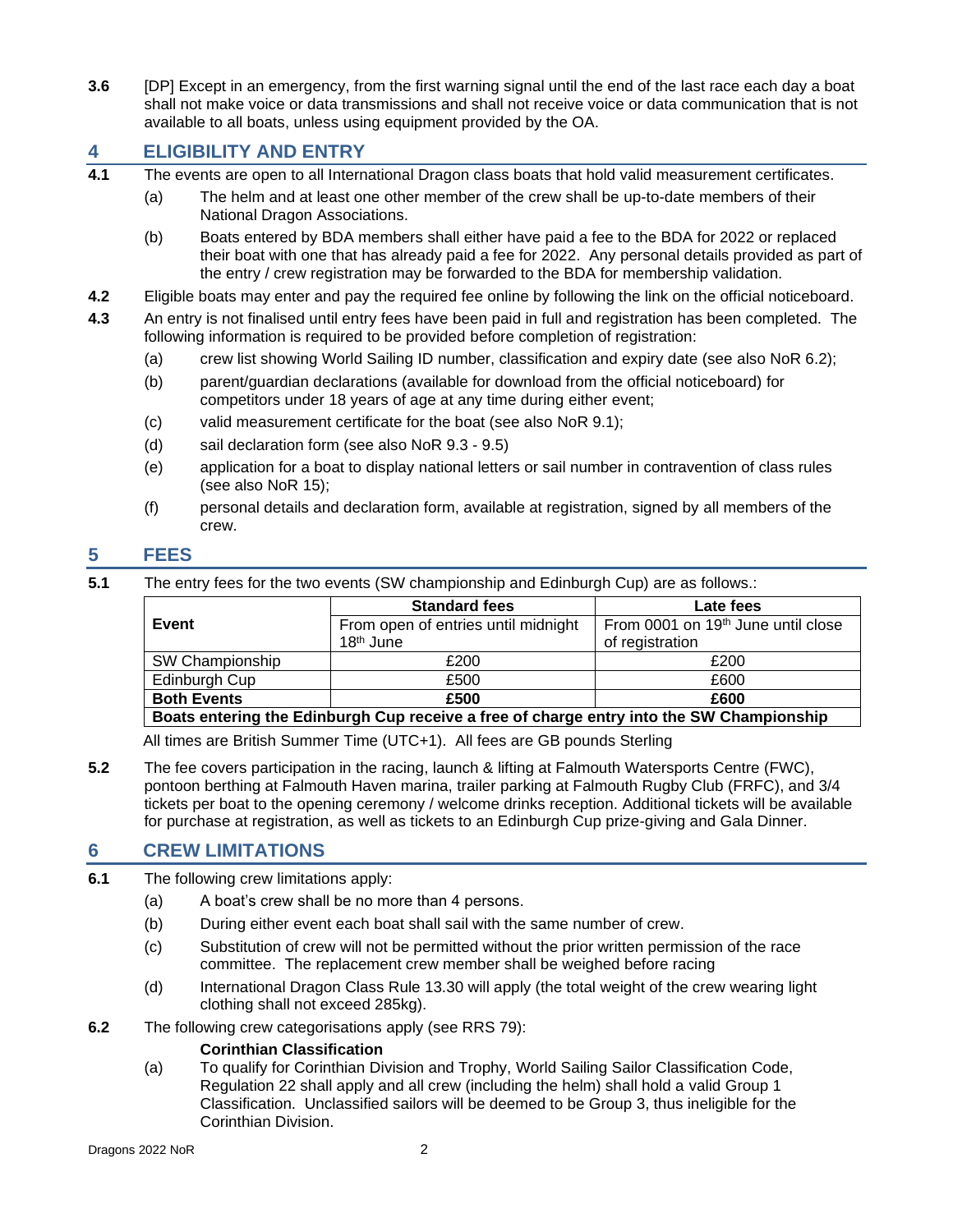- (b) A boat entered in the Corinthian Division shall also be entered in the Open Division and shall be eligible for prizes and trophies in both divisions.
- (c) Details of World Sailing Sailor Classification Code and information on how to apply can be found on the World Sailing website [www.sailing.org/classification.](http://www.sailing.org/classification)
- (d) The closing date for valid Corinthian entries shall be 1800 on Saturday  $2<sup>nd</sup>$  July for the SW Championship and 1200 on Sunday  $3<sup>rd</sup>$  July for the Edinburgh Cup. Crew declaration will be validated at registration.
- (e) Before the above dates crew shall hold valid classifications that do not expire until after the final day of the respective event.
- (f) Each entry shall include a complete crew list and show the World Sailing ID number and classification and classification expiry date for each crew. Late entries for the Corinthian Division may only be accepted at the discretion of the OA.
- (g) Should a boat whose Corinthian entry has been checked and accepted need to change a crew member between the closing date of the entry and the start of, or with appropriate permission during, either event the name of the new crew member with their valid World Sailing ID number and classification and classification date must be submitted to the OA for their approval.
- (h) All crew lists will be posted on the official notice board.
- (i) The Classification protest time limits for each event is the end of the protest time on the first day of racing or, in the case of a crew substitution, at the end of the first day of racing of the new crew member.

### **7 ADVERTISING**

[DP] Boats may be required to display event advertising chosen and supplied by the organising authority, in accordance with World Sailing regulation 20.4.1, except that hull stickers shall not be used for any purpose.

### **8 SCHEDULE**

The schedule of activities is at Appendix 1.

#### **9 EQUIPMENT INSPECTION**

- **9.1** At registration competitors shall show a valid measurement certificate for their boat, or a copy can be emailed to [operations@rcycevents.co.uk](mailto:operations@rcycevents.co.uk) in advance. A copy of the measurement form may also be required.
- **9.2** Scrutiny of boats and weighing of crew will take place prior to commencement of racing see Appendix 1 for timings.
- **9.3** Boats shall not present any unmeasured sails for registration and measurement. Sail Declaration Forms shall be completed at registration.
- **9.4** No more than eight sails per boat may be submitted.
- **9.5** Boats shall not use any sails other than the eight sails listed on the Sail Declaration Form except with the prior written permission of the race committee, and then only in exceptional circumstances.
- **9.6** Boats and equipment may be inspected at any time.

#### **10 VENUE**

The race office will be situated at the FWC. Racing will take place in Falmouth Bay or adjacent waters to the east. If conditions in the Bay are unsuitable, racing may be held within the estuary (see Appendix 2).

#### **11 COURSES**

Courses will be of Windward/Leeward type as described in the sailing instructions.

#### **12 PENALTY SYSTEM**

- **12.1** RRS 44.1 will be changed so that the Two-Turns penalty will be replaced by the One-Turn Penalty.
- **12.2** RRS Appendix P will apply to races for the Edinburgh Cup. Rule P1.1 will be changed so that the penalty for a first infringement will be a One-Turn Penalty. Rule P2.3 will not apply and rule P2.2 will be changed so that it will apply to any penalty after the first one.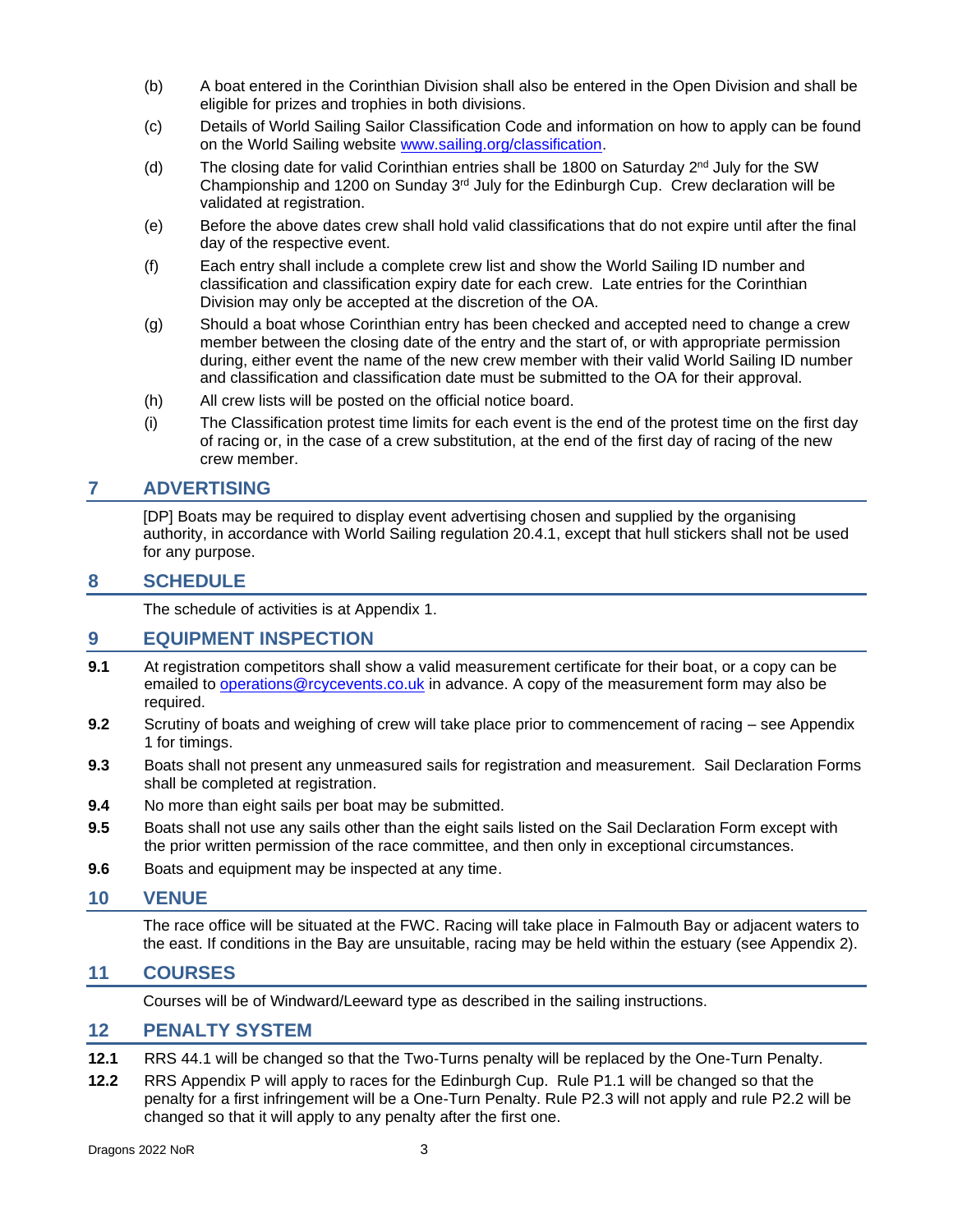## **13 SCORING**

- **13.1** A minimum of 3 races shall be completed to constitute the SW Championship and a minimum of 4 races to constitute the Edinburgh Cup.
- **13.2** When fewer than 5 races have been completed, no score shall be excluded.
- **13.3** When 5 or more races are completed each boat's worst score shall be excluded.

## **14 SUPPORT PERSON VESSELS**

- **14.1** [DP] All support person vessels (SPV) shall register with the OA and comply with event regulations that will be published with the sailing instructions.
- **14.2** Small SPV arriving by road may be launched and recovered from the public slipway at the Falmouth Watersports Centre after paying the applicable fee. Larger SPV arriving by sea should book in with Falmouth Haven [www.falmouthhaven.co.uk](http://www.falmouthhaven.co.uk/) Tel: +44 (0) 1326 310 990.

## **15 CHARTERED OR LOANED BOATS**

A chartered or loaned boat may carry national letters or a sail number in contravention of her class rules, provided that the race committee has approved her sail identification before the first race in which she participates.

## **16 BERTHING AND CRANEAGE**

- **16.1** [DP] Except in exceptional circumstances, boats shall be launched and lifted out at FWC and berthed at the nearby Falmouth Haven marina. Depending on the number of entries boats may need to raft up.
- **16.2** Courtesy RIBs will be available to assist boats to move from FWC to Falmouth Haven.
- **16.3** Lifting slings provided by boats shall be certificated. A test certificate, valid for the dates of the event, shall be available on request by the commercial mobile crane operator.
- **16.4** The crane will not be available outside the hours listed at Appendix 1. Boats unavoidably needing to launch and/or lift outside these hours are advised to make private arrangements with one of the 3 local marinas with travel hoists:
	- (a) Falmouth Boatyard [www.falmouthboatyard.co.uk](http://www.falmouthboatyard.co.uk/) Tel: +44 (0) 1326 319 301
	- (b) Falmouth Marina [www.premiermarinas.com](http://www.premiermarinas.com/) Tel: +44 (0) 1326 316 620
	- (c) Mylor Yacht Harbour [www.mylor.com](http://www.mylor.com/) Tel: +44 (0) 1326 372 121
- **16.5** Access to FWC is constrained by available space. On receipt of an entry boats will be invited to book an available launch slot and to indicate a preferred departure time so that the OA can draw up a launch and lift-out schedule. Before entering FWC to launch boats should park at FRFC.
- **16.6** After launching, trailers may be stored at FRFC.
- **16.7** The race committee may give permission in writing for a boat to be removed from the marina during the event, e.g. to undergo repair.

## **17 HAUL OUT RESTRICTIONS**

[DP] Boats shall not be hauled out during either event except with, and according to the terms of, prior written permission of the race committee.

## **18 DIVING EQUIPMENT AND PLASTIC POOLS**

- **18.1** [DP] Underwater breathing apparatus and plastic pools or their equivalent shall not be used around boats between the preparatory signal of the first race and the end of either event.
- **18.2** [DP] Boats shall not be cleaned below the waterline by means of swimming, diving or hauling-out between the preparatory signal of the first race and the end of either event.
- **18.3** Boats desiring to scrub before the Edinburgh Cup are advised either to make private arrangements with one of the local marinas listed above or to use local divers details of which will be posted to the official notice board.

## **19 DATA PROTECTION**

RCYC Events Ltd, in compliance with the UK General Data Protection Regulations 2018 (UK GDPR), will use information provided by competitors for the purposes of this event management only. This data will be held in compliance with the UK GDPR and shared with the Royal Cornwall Yacht Club, the BDA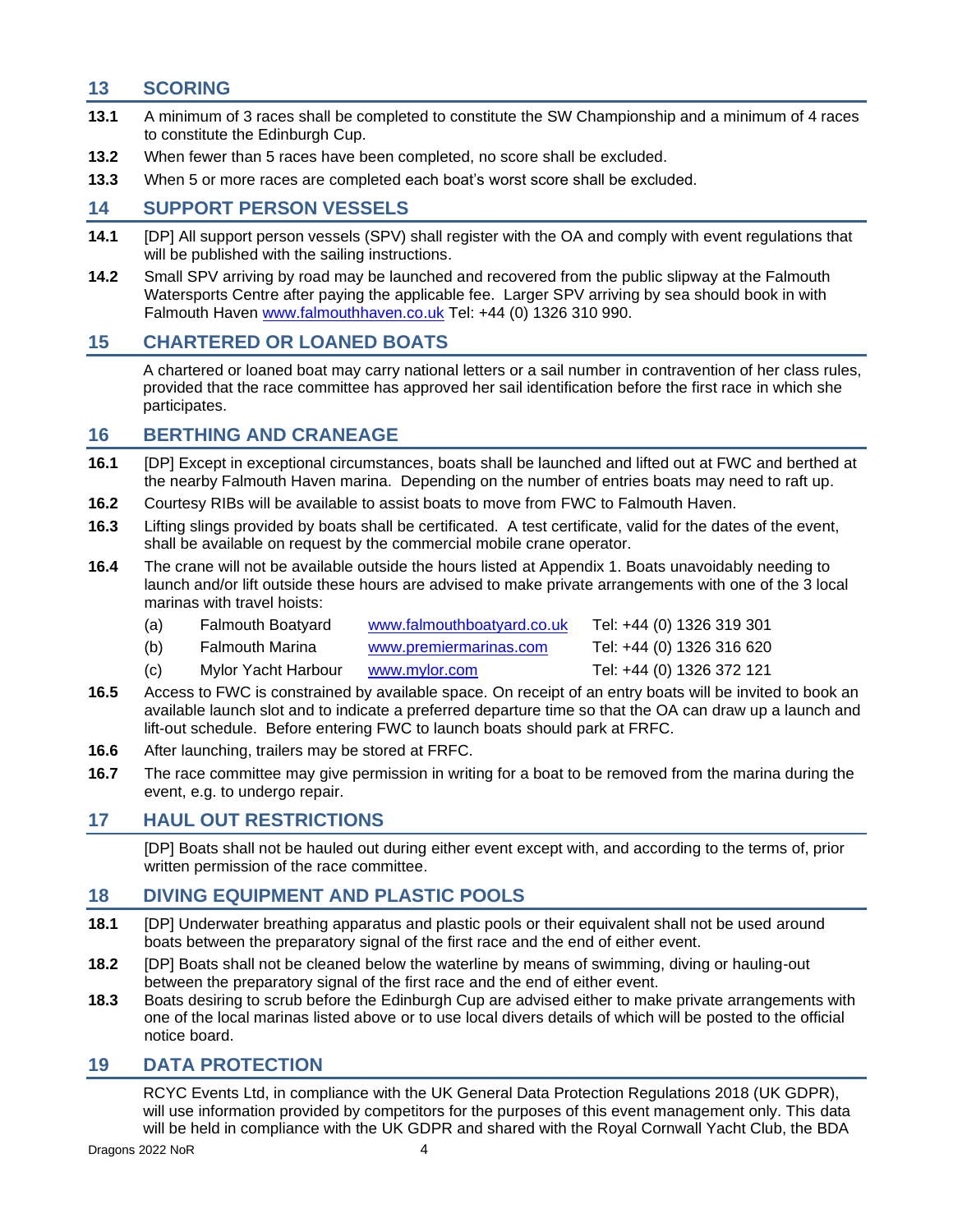and, if necessary, the emergency services. It will not be shared with any other third parties or used for marketing purposes other than contacting competitors by email, post, SMS and telephone with information regarding this event or future International Dragon events. Competitors will be required to provide their specific consent to this on their entry form.

## **20 MEDIA RIGHTS**

Competitors and/or their Guardians automatically grant to the organising authority and any party to which they may delegate this right, without payment the right in perpetuity to make, use and show (including via the internet), any motion pictures, still pictures, live, taped or filmed television or any other form of media, of or relating to the event.

## **21 RISK STATEMENT**

- **21.1** Rule 3 of the Racing Rules of Sailing states: "The responsibility for a boat's decision to participate in a race or to continue racing is hers alone".
- **21.2** Sailing is by its nature an unpredictable sport and therefore inherently involves an element of risk. By taking part in the event, each competitor agrees and acknowledges that:
	- (a) they are aware of the inherent element of risk involved in the sport and accept responsibility for the exposure of themselves, their crew and their boat to such inherent risk whilst taking part in the event;
	- (b) they are responsible for the safety of themselves, their crew, their boat and their other property whether afloat or ashore;
	- (c) they accept responsibility for any injury, damage or loss to the extent caused by their own actions and omissions;
	- (d) their boat is in good order, equipped to sail in the event and they are fit to participate;
	- (e) provision of a race management team, patrol boats and other officials and volunteers by the event organiser does not relieve them of their own responsibilities;
	- (f) provision of patrol boat cover is limited to such assistance, particularly in extreme weather conditions, as can be practically provided in the circumstances.
	- (g) It is their responsibility to familiarise themselves with any risks specific to this venue or this event drawn to their attention in any rules and information produced for the venue or event and to attend a safety briefing held for the event
- **21.3** The fact that the race committee conducts inspections of a boat does not reduce the responsibilities of each competitor set out in this notice of race.

## **22 INSURANCE**

Each participating boat shall be insured with valid third-party liability insurance with a minimum cover of £3,000,000 per incident or the equivalent. Competitors will be required to sign a declaration to this effect at registration.

#### **23 PRIZES**

- **23.1** Daily prizes (in addition to the event trophies detailed at Appendix 3) will be awarded to the first boat and first Corinthian boat in each race, except that a boat can only win a first-place daily prize once during the event. Thereafter the daily prizes will be presented to the highest placed boat that hasn't already won a daily prize.
- **23.2** Each winner of a trophy shall have temporary possession of the trophy for a period of one year and will arrange appropriate insurance for such trophy. The name of the winning boat and its owner and crew should be engraved on the trophy by the winner, in accordance with the requirements of the BDA.

## **24 FURTHER INFORMATION**

For further information about the venue please visit [www.royalcornwallyachtclub.org](http://www.royalcornwallyachtclub.org/) or contact the office: Tel: +44 (0)1326 312 126, Fax: +44 (0)1326 211 614, E-mail: [operations@rcycevents.co.uk.](mailto:operations@rcycevents.co.uk)

For further information on Falmouth and its environs, including accommodation, please visit [www.falmouth.co.uk.](http://www.falmouth.co.uk/)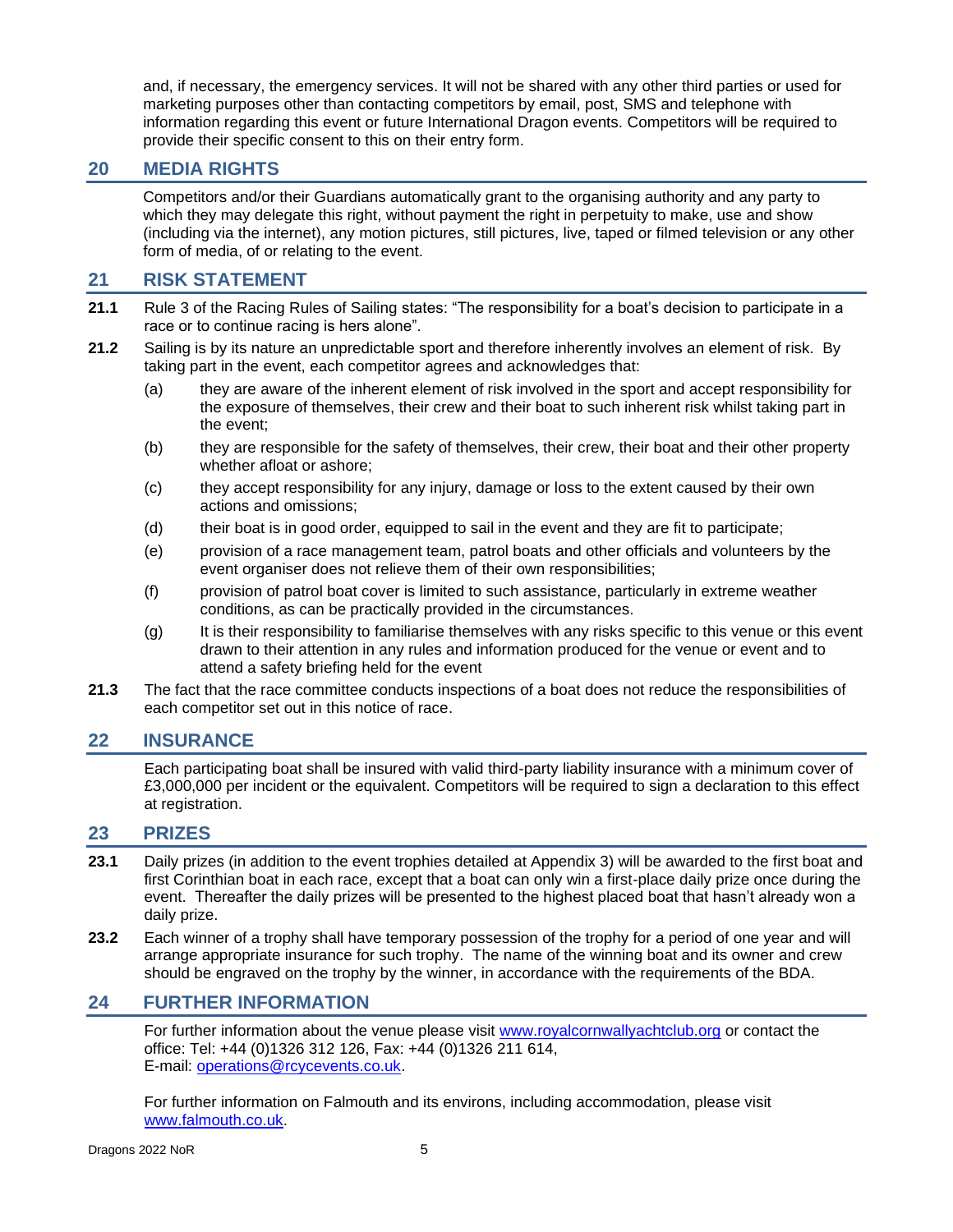For the class association please contact:

| Chairman                 | Simon Barter   | simon.barter@btinternet.com                          |                           |
|--------------------------|----------------|------------------------------------------------------|---------------------------|
| Secretary                | Chris Brittain | britishdragonsec@gmail.com                           |                           |
| <b>Press Officer</b>     | Emma York      | emma@freshapproachpr.co.uk Tel: +44 (0) 7905 601 494 |                           |
| Local Contact Chris Hunt |                | cih@fair-lead.com                                    | Tel: +44 (0) 7855 260 273 |

Website: [www.britishdragons.org](http://www.britishdragons.org/)

#### **JOIN THE EVENT WHATSAPP GROUP**

The organisers and race committee may use this group to alert competitors to notices being published on the official notice board, and to make other courtesy announcements.

Please note that this is not a discussion group.

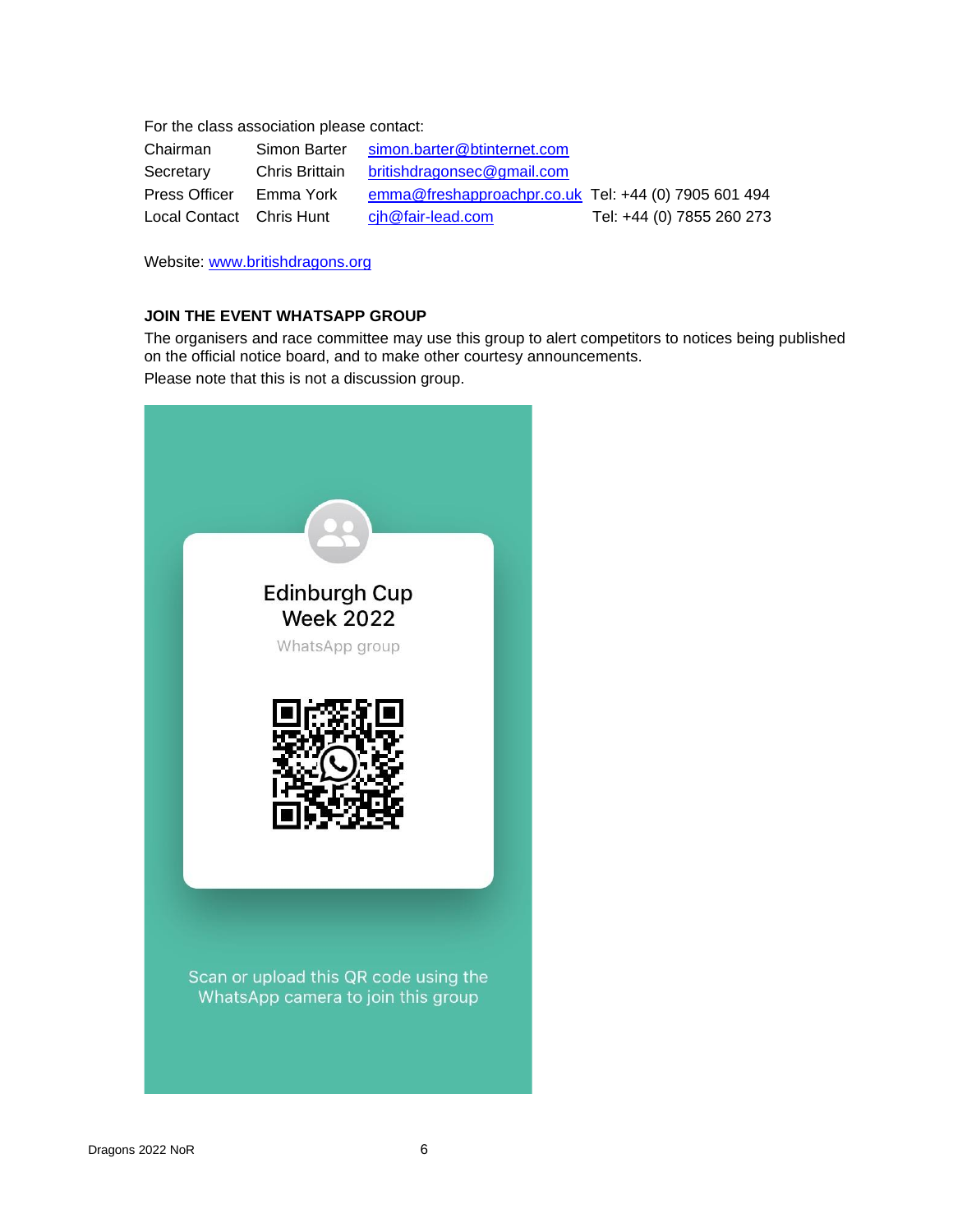# **Appendix 1**

## **Schedule of activities**

| <b>Date</b>              | <b>Activity</b>                                                                                                                                           | Time                                     | Location                  |  |
|--------------------------|-----------------------------------------------------------------------------------------------------------------------------------------------------------|------------------------------------------|---------------------------|--|
|                          | FRFC open for temporary boat parking                                                                                                                      | 0830 onwards                             | <b>FRFC</b>               |  |
| Fri 1 <sup>st</sup> July | Early Bird registration and weigh-in opportunity for<br>both events by appointment<br>(Will need to re-weigh for Edinburgh Cup unless<br>less than 265kg) | 1200-1800                                | <b>FWC</b>                |  |
|                          |                                                                                                                                                           | 0830 - 1330                              |                           |  |
|                          | Launching                                                                                                                                                 | 1530-1700                                | <b>FWC</b>                |  |
|                          | Registration & weigh-in for both events                                                                                                                   | 1000-1700                                | Race office               |  |
| Sat 2 <sup>nd</sup> July | (Will need to re-weigh for Edinburgh Cup unless<br>less than 265kg)                                                                                       | 1800-2000                                | <b>RCYC</b>               |  |
|                          | Scrutineering for both events                                                                                                                             | 1000-1800                                | Marina                    |  |
|                          | Opening ceremony, event briefing & welcome drinks                                                                                                         | <b>From 1900</b>                         | <b>RCYC</b>               |  |
|                          | Final registration & weigh-in for SW Champs.<br>(Will need to re-weigh for Edinburgh Cup unless<br>less than 265kg)                                       | 0830-0930                                | Race office               |  |
| Sun 3rd July             | Daily briefing                                                                                                                                            | 0900                                     | Pontoon                   |  |
|                          | Three races back-to-back for SW Champs.                                                                                                                   | First warning signal 1055                |                           |  |
|                          | Daily prize-giving                                                                                                                                        | After racing                             | <b>RCYC</b>               |  |
|                          | Daily briefing                                                                                                                                            | 0900                                     | Pontoon                   |  |
|                          | Three races back-to-back for SW Champs.                                                                                                                   | First warning signal 1055                |                           |  |
| Mon 4 <sup>h</sup> July  | Edinburgh Cup registration and weigh-in                                                                                                                   | 1300-1730                                | Race Office               |  |
|                          | Edinburgh Cup scrutineering                                                                                                                               | 1300-1800                                | Marina                    |  |
|                          | SW Champs. prize-giving and drinks                                                                                                                        | Evening                                  | Tregothnan <sup>(1)</sup> |  |
|                          | Final registration and weigh-in for Edinburgh Cup                                                                                                         | 0830-0930                                | Race office               |  |
| Tue 5 <sup>th</sup> July | Daily briefing                                                                                                                                            | 0930                                     | Pontoon                   |  |
|                          | Two races back-to-back for Edinburgh Cup                                                                                                                  | First warning signal 1125                |                           |  |
|                          | Daily prize-giving                                                                                                                                        | After racing                             | <b>RCYC</b>               |  |
|                          | Daily briefing                                                                                                                                            | 0930                                     | Pontoon                   |  |
|                          | Two races back-to-back for Edinburgh Cup                                                                                                                  | First warning signal 1125                |                           |  |
| Wed 6th July             | Daily prize-giving                                                                                                                                        | After racing                             | <b>RCYC</b>               |  |
|                          | "Cornish Night at The Chain Locker" courtesy of St                                                                                                        | 1930                                     | Customs House             |  |
|                          | <b>Austell Brewery</b>                                                                                                                                    |                                          | Quay                      |  |
|                          | Daily briefing                                                                                                                                            | 0930                                     | Pontoon                   |  |
| Thu 7 <sup>th</sup> July | Two races back-to-back <sup>(2)</sup>                                                                                                                     | First warning signal 1125                |                           |  |
|                          | Daily prize-giving                                                                                                                                        | After racing                             | <b>RCYC</b>               |  |
|                          | Daily briefing                                                                                                                                            | 0930                                     | Pontoon                   |  |
| Fri 8 <sup>th</sup> July | One race for Edinburgh Cup                                                                                                                                | First warning signal 1055 <sup>(3)</sup> |                           |  |
|                          | Prize-giving and Gala Night (£35)                                                                                                                         | 1900                                     | <b>RCYC</b>               |  |
| Sat 9 <sup>th</sup> July | Lifting out                                                                                                                                               | 0830 - completion                        | <b>FWC</b>                |  |

Note 1: By kind invitation of the Hon. Evelyn Boscawen

Note 2: If the Edinburgh Cup is running to schedule it is intended that the first race on Thursday will be for the Edinburgh Cup and the second race will be the Crews Race which will not count towards the Edinburgh Cup series.

Note 3: No warning signal will be made after 1500 on Friday 8<sup>th</sup> July.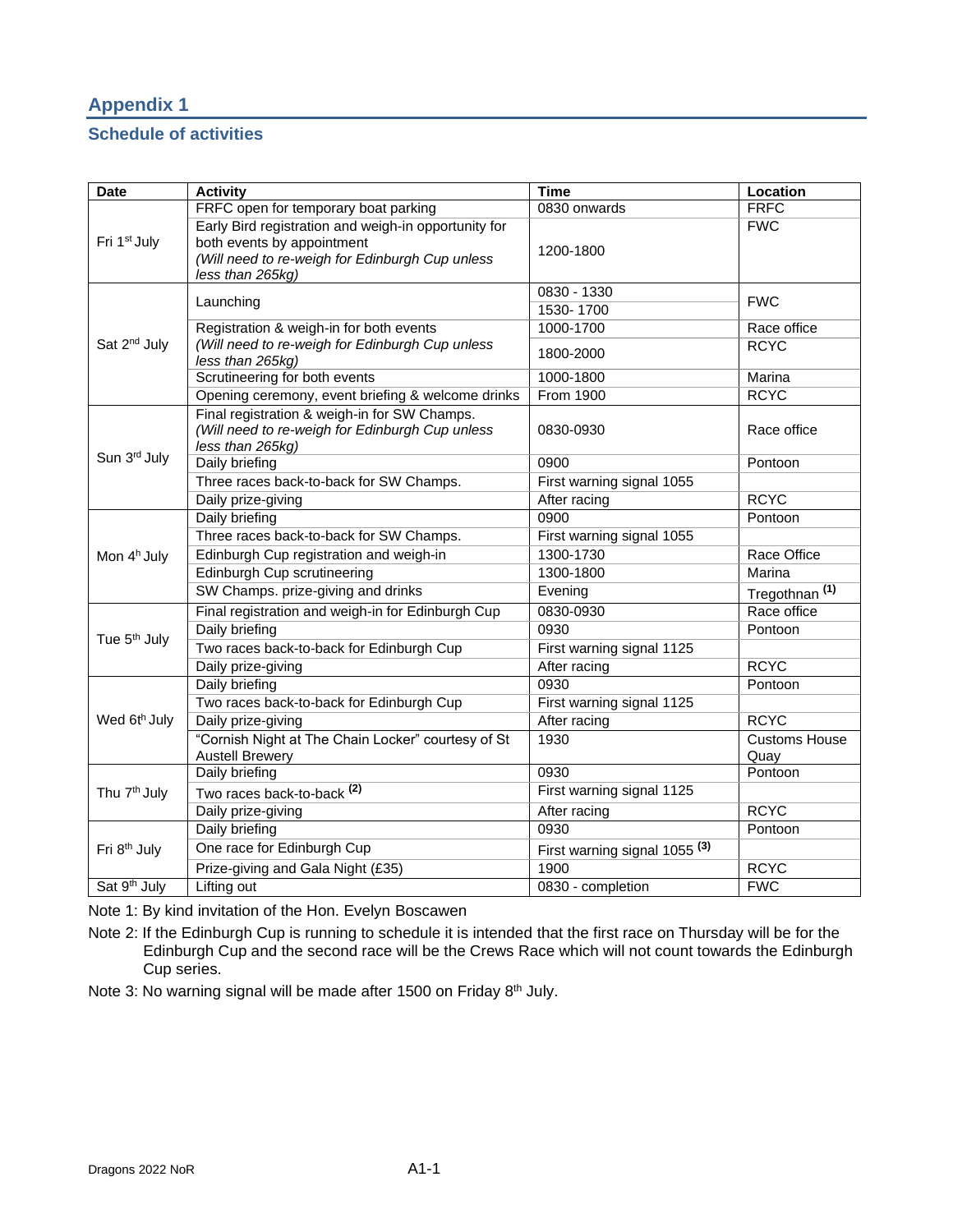## **Appendix 2**

## **Venue**



- 1 Royal Cornwall Yacht Club
- 2 Falmouth Watersports Centre (race office, protest hearings, spare equipment storage)
- 3 Falmouth Haven (pontoon berthing & signals mast)
- 4 Falmouth Rugby Club (trailer parking)
- 5 Public car parks
- 6 Customs House Quay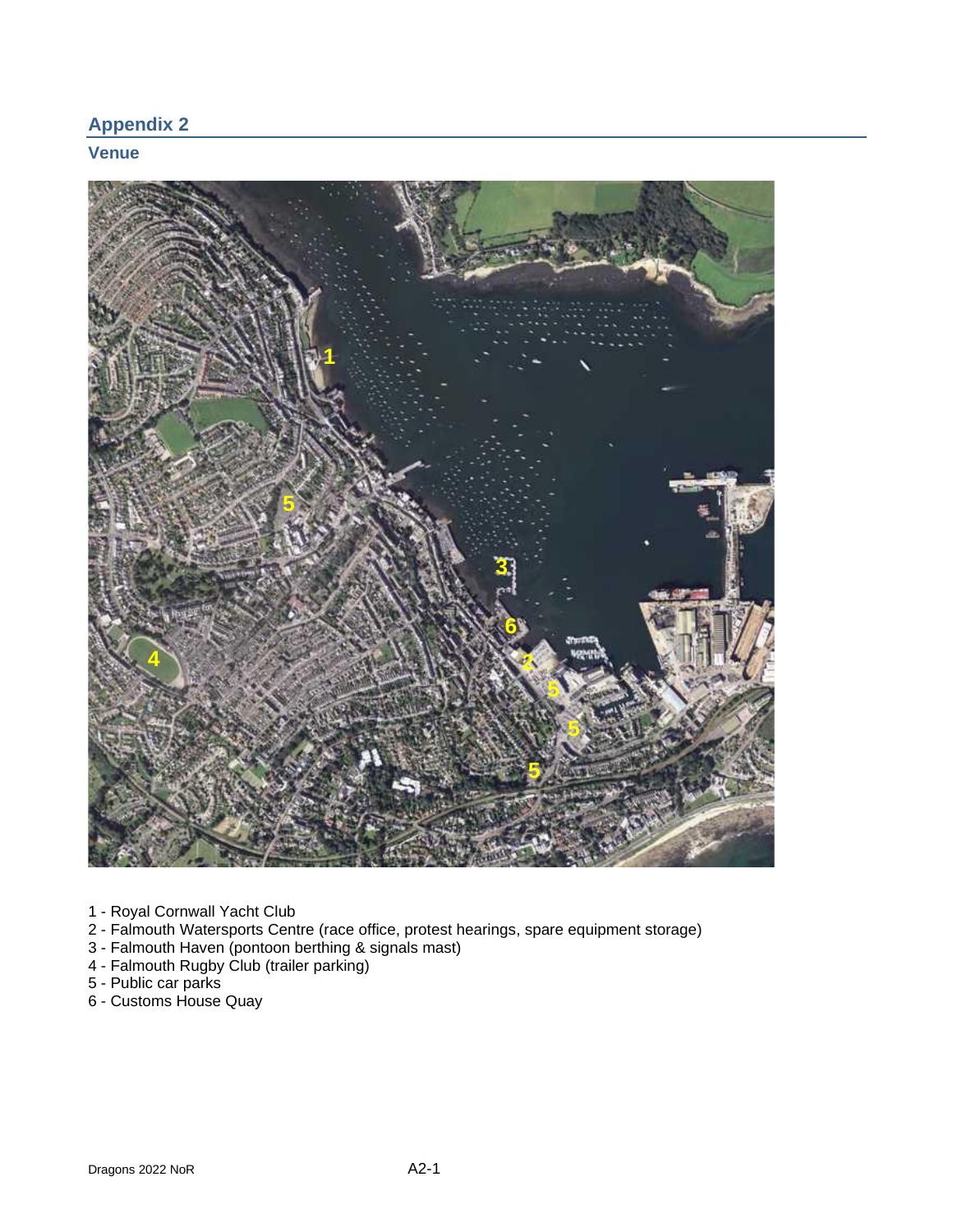## **Indicative course areas**